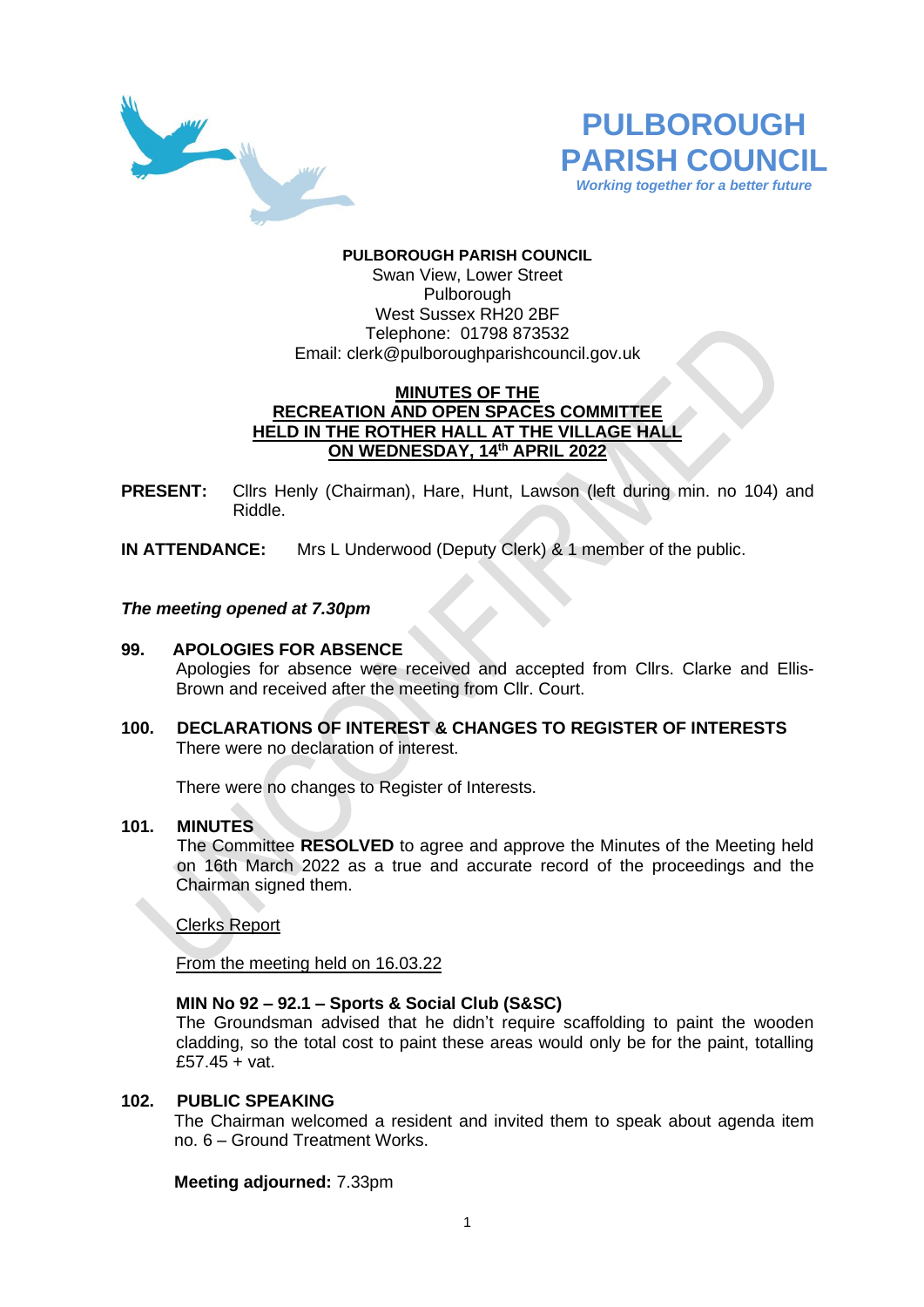#### **Meeting reconvened:** 7.43pm

The Chairman thanked the resident for addressing the Committee and the resident left.

#### **103. RECREATION CLUB REPORTS**

The Deputy Clerk read out the following report from the Cricket Club:

*The season for the cricket club starts on the 30th. April with a home game versus Broadbridge Heath (weather permitting, of course).*

*The cricket pitch is being prepared during April and practice in the nets has commenced.*

*All the members are looking forward to the forthcoming season and hoping for good sunny weather during the summer. Almost all the Covid restrictions suffered in the last two seasons have been lifted which will allow us to play the game as intended.*

*One point we wish to raise is that where the football teams have been training on the outfield on the west side there are bare patches and stud marks which can cause difficulties for the fielding side. Can the Groundsman use a roller to even out these imperfections before the end of the month please.* The Groundsman has confirmed that he can do this.

#### **104. GROUND TREATMENT WORKS**

Members received a quotation for ground treatment works. Members **RESOLVED** to **AGREE** the quotation of £645.00 + vat for weed and feed on the main recreation ground. No quotation for bracken control at NCRG and weed control on the cricket pitch was given as the chemicals previously used have been revoked.

Members received two options for the spot treatment on water hemlock at Rivermead Nature Reserve, one with Glyphosate and one labelled SBK, both totalling £120.00 + vat. Members discussed the need to control the water hemlock as some members advised that it shouldn't be allowed to grow out of control, whilst other Members advised that treatment in this way is environmentally damaging. Cllr. Riddle noted that no complaints have been received about the water hemlock and the Parish Council were acting proactively in this matter. After much discussion two proposals were put forward as follows:

- 1. Continue to treat the water hemlock as in previous years with the glyphosate spot treatment and review the treatment methods when the management plan is reviewed in Autumn 2022.
- 2. Do not treat the water hemlock and see if it grows out of control.

A recorded vote was requested and Members voted as follows on the two proposals:

Proposal 1: For – Cllrs. Hare, Henly & Lawson. Against – Cllrs. Riddle & Hunt.

Proposal 2: For – Cllrs. Riddle & Hunt. Against – Cllrs. Hare, Henly & Lawson.

As the majority voted for proposal 1, this motion was carried. **RESOLVED.** Cllr. Hunt was asked if she would put forward a paper of alternative ways to treat the water hemlock, ready for the management plan review in the Autumn.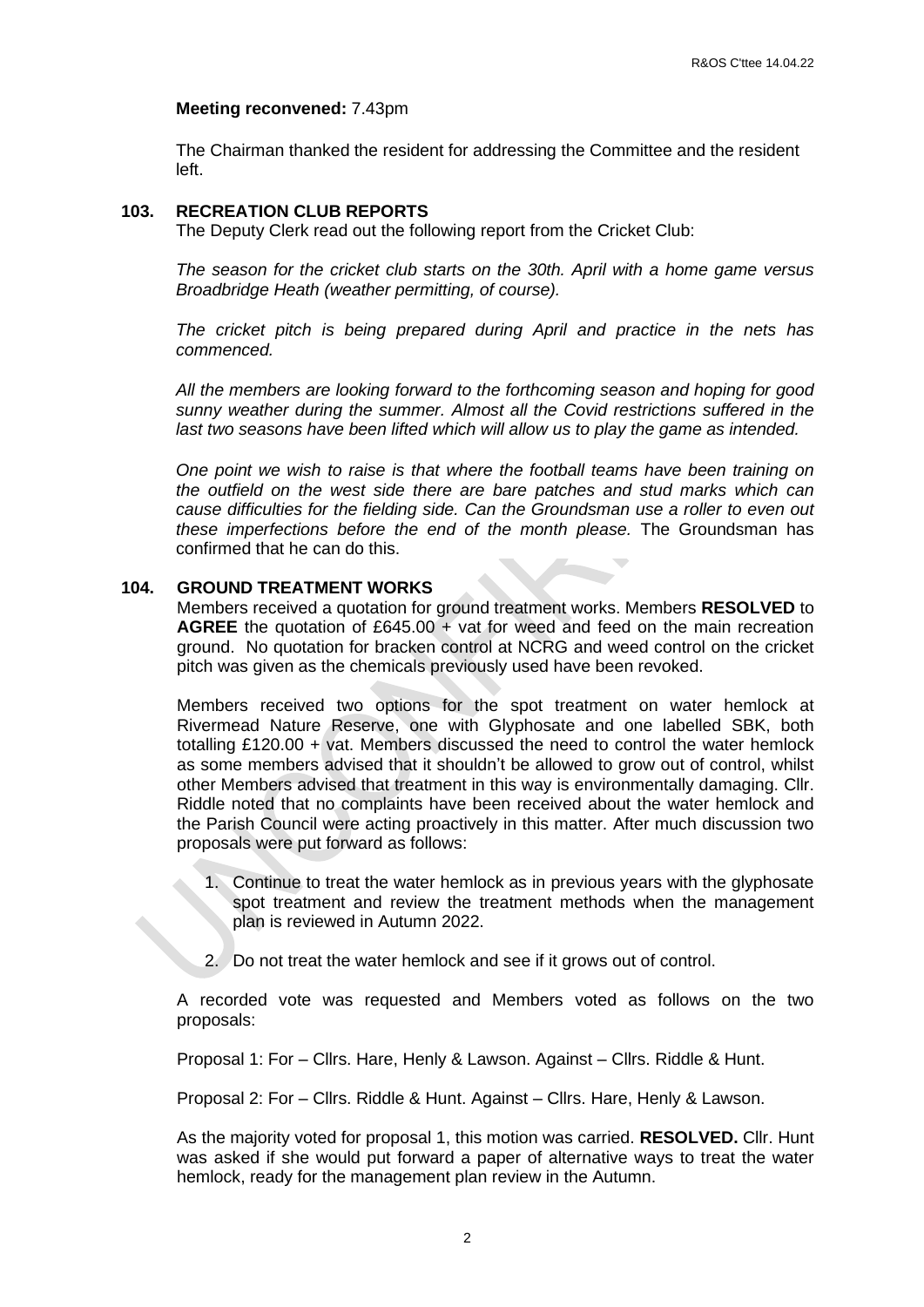#### **105. RIVERMEAD NATURE RESERVE (RNR)**

Cllr. Hunt advised that she has asked the RSPB and SDNPA to help with the water testing at RNR and is waiting to hear back from them. Members asked the Deputy Clerk to keep the sterile bottles in the Parish Office for the time being.

### **106. FENCE AT ALLOTMENTS**

The Deputy Clerk advised that the resident called regarding the fence at the allotments and they advised that they did not know who the fence belonged to as it was there when they bought the property. The resident advised that they would be happy to have it taken down, with no replacement, as they have a wire fence and trees from their side of the boundary.

The Deputy Clerk suggested that the Groundsman be asked to take the fence down on the side it is damaged, but no replacement fence is installed. Members **RESOLVED** to **AGREE** to this suggestion.

#### **107. TOW BAR FITTED ON GROUNDSMAN OWN VEHICLE**

Members noted and **RESOLVED** to **RATIFY** the cost of £404.00 + vat for supplying and fitting a tow bar on the Groundsman's own vehicle.

### **108. CRACKED WINDOW PANE AT PAVILION**

Members noted and **RESOLVED** to **RATIFY** the cost of £150.00 (no vat) for supplying and fitting a new double glazed pane to committee room window.

### **109. QUEENS GREN CANOPY PLAQUE**

Members received details of the option of purchasing a plaque to commemorate the planting of trees for the Queen's Green Canopy project. After some discussion, Members **RESOLVED** not to purchase a plaque.

#### **110. CORRESPONDENCE**

The following items were noted, as per the list previously circulated: -

### **SDNPA**

Notification that the sites submitted (Rivermead & NCRG) for the 'Call for Nature Sites' will not be taken forward as they are outside the SDNP.

#### **'Picnic on the Green'**

Correspondence regarding updates on the above. Copied to Committee.

### **S&SC**

Minutes of Committee meeting on 25.01.22 and profit and loss comparison. Copied to Committee.

### **RSPB**

Stakeholder Consultation – Forest Management carried out by RSPB. As correspondence only as per Cllr. Henly.

### **SCYP**

Thanks from the Western Team Manager for letting them park the purple bus in the Pavilion car park when not in use.

#### **St. Mary's School**

Thanks for the Groundsman for making the benches and toadstool logs in the Forest School area of Pocket Park.